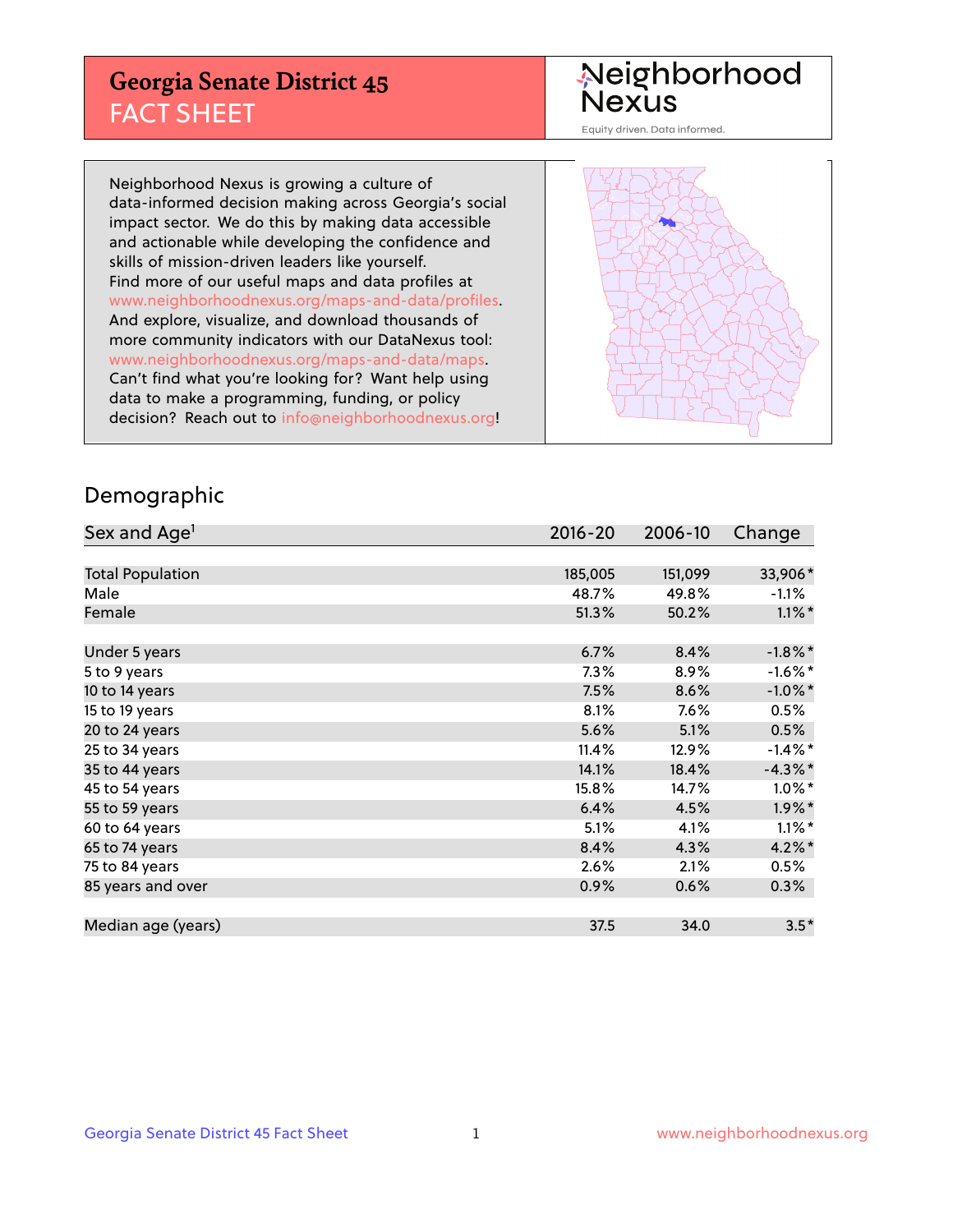## Demographic, continued...

| Race <sup>2</sup>                                            | $2016 - 20$ | 2006-10 | Change     |
|--------------------------------------------------------------|-------------|---------|------------|
| <b>Total population</b>                                      | 185,005     | 151,099 | 33,906*    |
| One race                                                     | 94.8%       | 98.2%   | $-3.4\%$ * |
| White                                                        | 63.6%       | 73.2%   | $-9.6%$ *  |
| <b>Black or African American</b>                             | 17.7%       | 13.6%   | $4.1\%$ *  |
| American Indian and Alaska Native                            | 0.1%        | 0.2%    | $-0.1%$    |
| Asian                                                        | 9.1%        | 7.1%    | $1.9\%$ *  |
| Native Hawaiian and Other Pacific Islander                   | 0.0%        | 0.0%    | $-0.0%$    |
| Some other race                                              | 4.4%        | 4.1%    | 0.3%       |
| Two or more races                                            | 5.2%        | 1.8%    | $3.4\%$ *  |
| Race alone or in combination with other race(s) <sup>3</sup> | $2016 - 20$ | 2006-10 | Change     |
| Total population                                             | 185,005     | 151,099 | 33,906*    |
| White                                                        | 68.1%       | 74.9%   | $-6.8\%$ * |
| <b>Black or African American</b>                             | 19.3%       | 14.4%   | 4.9%*      |
| American Indian and Alaska Native                            | 0.8%        | 0.5%    | 0.3%       |
| Asian                                                        | 9.9%        | 7.7%    | $2.2\%$ *  |
| Native Hawaiian and Other Pacific Islander                   | 0.0%        | 0.1%    | $-0.1%$    |
| Some other race                                              | 7.1%        | 4.3%    | $2.8\%$ *  |
|                                                              |             |         |            |
| Hispanic or Latino and Race <sup>4</sup>                     | $2016 - 20$ | 2006-10 | Change     |
| <b>Total population</b>                                      | 185,005     | 151,099 | 33,906*    |
| Hispanic or Latino (of any race)                             | 14.2%       | 11.6%   | $2.6\%$ *  |
| Not Hispanic or Latino                                       | 85.8%       | 88.4%   | $-2.6\%$ * |
| White alone                                                  | 56.5%       | 66.2%   | $-9.7%$ *  |
| <b>Black or African American alone</b>                       | 17.1%       | 13.2%   | $3.9\%$ *  |
| American Indian and Alaska Native alone                      | 0.1%        | 0.1%    | $-0.0%$    |
| Asian alone                                                  | 9.0%        | 7.1%    | $1.9\%$ *  |
| Native Hawaiian and Other Pacific Islander alone             | 0.0%        | 0.0%    | $-0.0%$    |
| Some other race alone                                        | 0.3%        | 0.2%    | 0.1%       |
| Two or more races                                            | 2.7%        | 1.5%    | $1.2\%$ *  |
| U.S. Citizenship Status <sup>5</sup>                         | $2016 - 20$ | 2006-10 | Change     |
|                                                              |             |         |            |
| Foreign-born population                                      | 29,311      | 22,333  | 6,979*     |
| Naturalized U.S. citizen                                     | 53.0%       | 44.4%   | $8.6\%$ *  |
| Not a U.S. citizen                                           | 47.0%       | 55.6%   | $-8.6\%$ * |
| Citizen, Voting Age Population <sup>6</sup>                  | $2016 - 20$ | 2006-10 | Change     |
| Citizen, 18 and over population                              | 122,978     | 93,201  | 29,778*    |
| Male                                                         | 48.6%       | 49.3%   | $-0.7%$    |
| Female                                                       | 51.4%       | 50.7%   | 0.7%       |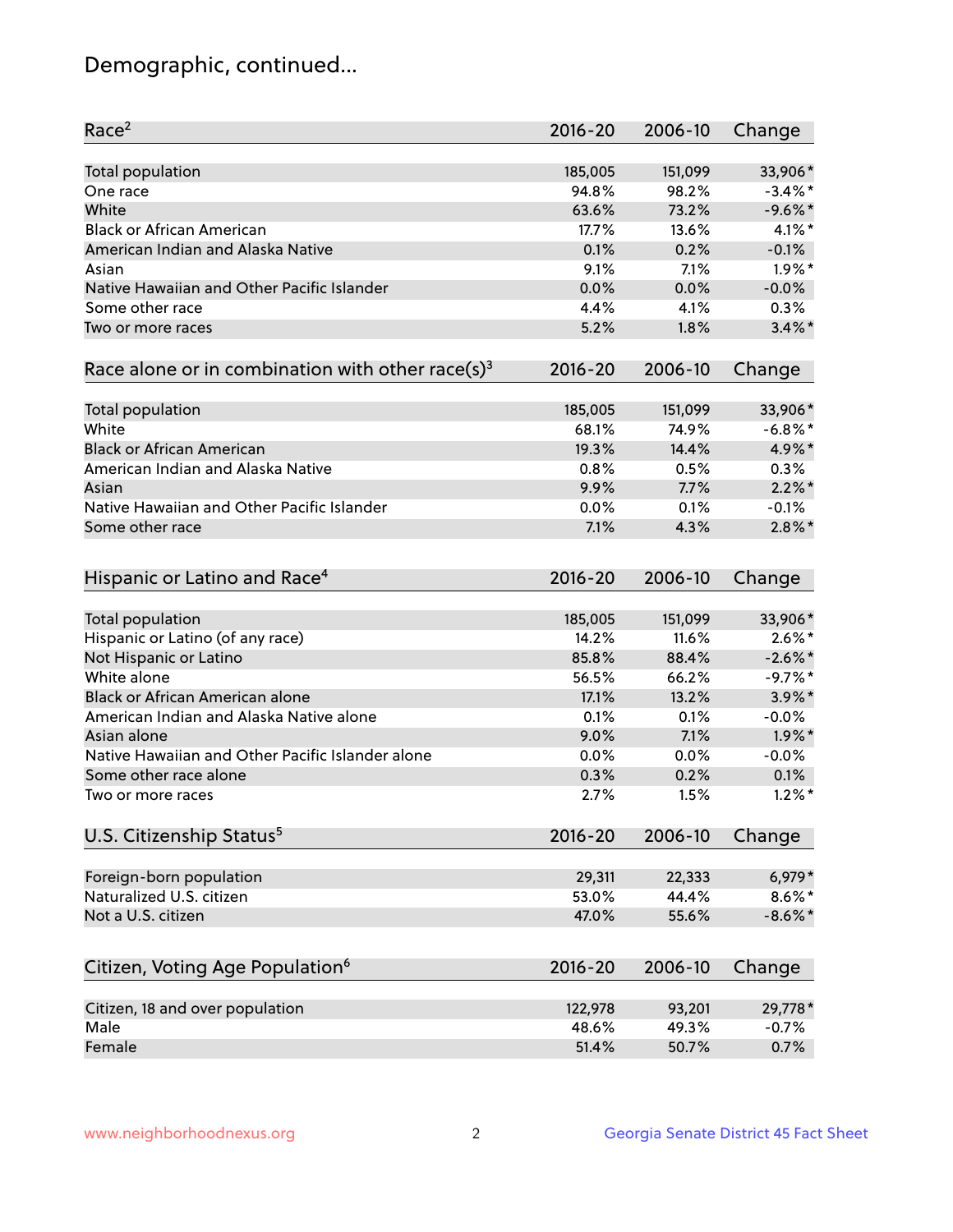#### Economic

| Income <sup>7</sup>                                 | $2016 - 20$ | 2006-10 | Change     |
|-----------------------------------------------------|-------------|---------|------------|
|                                                     |             |         |            |
| All households                                      | 57,110      | 48,087  | $9,023*$   |
| Less than \$10,000                                  | 3.4%        | 4.5%    | $-1.1\%$ * |
| \$10,000 to \$14,999                                | 2.8%        | 3.4%    | $-0.6%$    |
| \$15,000 to \$24,999                                | 5.4%        | 7.4%    | $-2.0\%$ * |
| \$25,000 to \$34,999                                | 4.8%        | 8.1%    | $-3.3\%$ * |
| \$35,000 to \$49,999                                | 10.7%       | 12.5%   | $-1.8\%$ * |
| \$50,000 to \$74,999                                | 15.6%       | 19.3%   | $-3.6\%$ * |
| \$75,000 to \$99,999                                | 15.5%       | 16.8%   | $-1.3%$    |
| \$100,000 to \$149,999                              | 21.6%       | 16.7%   | 4.8%*      |
| \$150,000 to \$199,999                              | 10.4%       | 6.7%    | $3.7\%$ *  |
| \$200,000 or more                                   | 9.7%        | 4.5%    | $5.1\%$ *  |
| Median household income (dollars)                   | 86,529      | 68,041  | 18,487*    |
| Mean household income (dollars)                     | 105,813     | 80,980  | 24,833*    |
| With earnings                                       | 85.1%       | 88.1%   | $-3.0\%$ * |
| Mean earnings (dollars)                             | 107,612     | 81,194  | 26,418*    |
| <b>With Social Security</b>                         | 25.9%       | 19.2%   | $6.7\%$ *  |
| Mean Social Security income (dollars)               | 20,615      | 15,396  | $5,219*$   |
| With retirement income                              | 18.1%       | 12.5%   | $5.6\%$ *  |
| Mean retirement income (dollars)                    | 25,406      | 22,122  | $3,284*$   |
| With Supplemental Security Income                   | 2.8%        | 3.2%    | $-0.4%$    |
| Mean Supplemental Security Income (dollars)         | 5,982       | 7,492   | $-1,510$   |
| With cash public assistance income                  | 1.8%        | 1.2%    | 0.5%       |
| Mean cash public assistance income (dollars)        | 1,071       | 2,847   | $-1,776$   |
| With Food Stamp/SNAP benefits in the past 12 months | 5.7%        | 6.7%    | $-1.0%$    |
|                                                     |             |         |            |
| Families                                            | 46,492      | 38,599  | 7,893*     |
| Less than \$10,000                                  | 2.3%        | 3.0%    | $-0.6%$    |
| \$10,000 to \$14,999                                | 2.1%        | 2.1%    | $-0.0%$    |
| \$15,000 to \$24,999                                | 3.9%        | 6.6%    | $-2.7\%$ * |
| \$25,000 to \$34,999                                | 4.2%        | 7.5%    | $-3.4\%$ * |
| \$35,000 to \$49,999                                | 9.9%        | 12.4%   | $-2.5%$ *  |
| \$50,000 to \$74,999                                | 15.5%       | 18.3%   | $-2.8\%$ * |
| \$75,000 to \$99,999                                | 16.3%       | 17.9%   | $-1.7%$    |
| \$100,000 to \$149,999                              | 23.2%       | 19.0%   | $4.2\%$ *  |
| \$150,000 to \$199,999                              | 12.4%       | 8.0%    | 4.4%*      |
| \$200,000 or more                                   | 10.3%       | 5.2%    | $5.2\%$ *  |
| Median family income (dollars)                      | 93,777      | 75,183  | 18,593*    |
| Mean family income (dollars)                        | 111,620     | 87,891  | 23,729*    |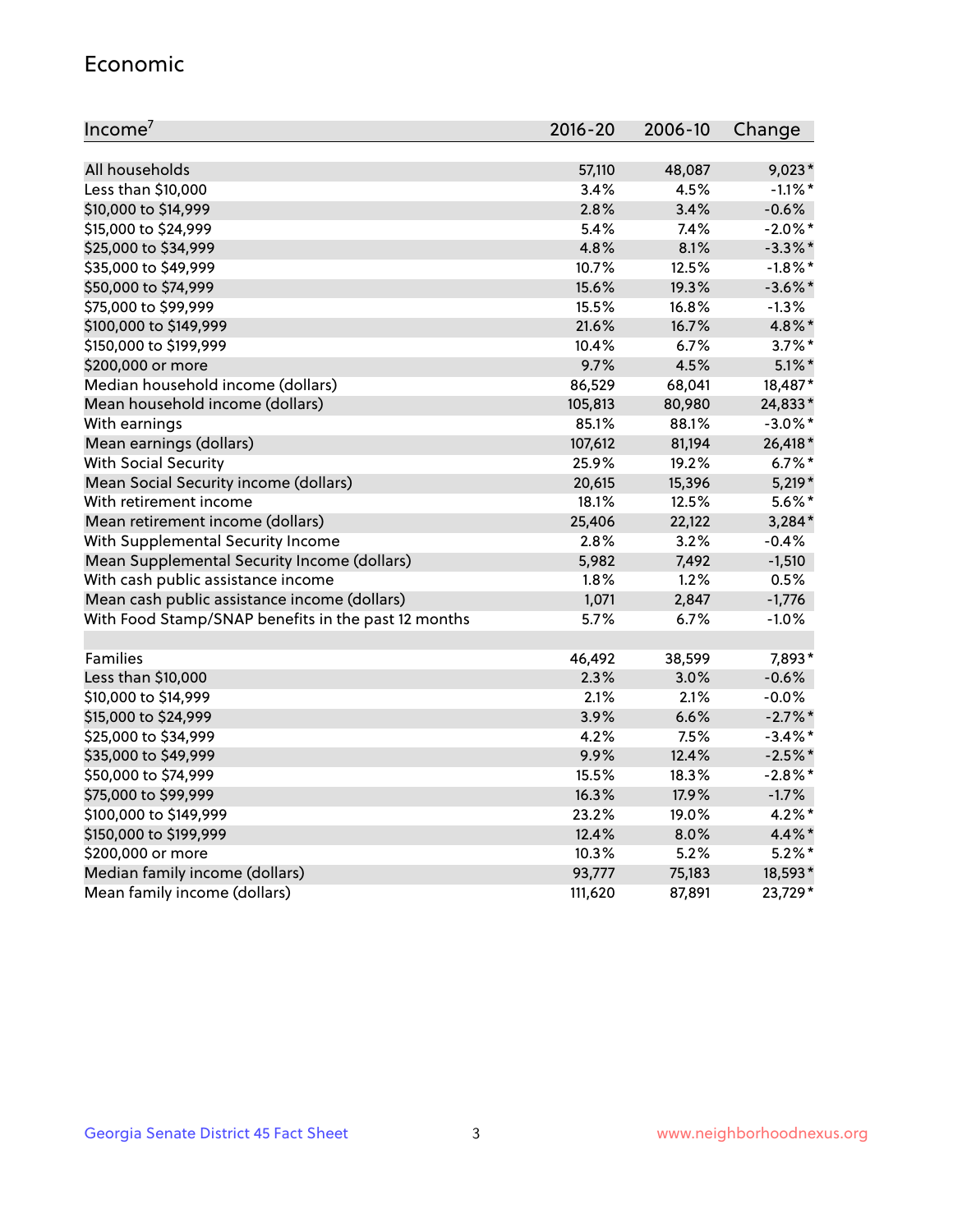## Economic, continued...

| Income, continued <sup>8</sup>                                        | $2016 - 20$ | 2006-10 | Change      |
|-----------------------------------------------------------------------|-------------|---------|-------------|
|                                                                       |             |         |             |
| Nonfamily households                                                  | 10,618      | 9,488   | $1,130*$    |
| Median nonfamily income (dollars)                                     | 48,448      | 38,838  | $9,610*$    |
| Mean nonfamily income (dollars)                                       | 73,772      | 47,259  | 26,513*     |
| Median earnings for workers (dollars)                                 | 41,690      | 33,649  | 8,041*      |
| Median earnings for male full-time, year-round workers<br>(dollars)   | 59,083      | 53,032  | $6,051*$    |
| Median earnings for female full-time, year-round workers<br>(dollars) | 49,532      | 37,698  | 11,834*     |
| Per capita income (dollars)                                           | 33,924      | 26,462  | $7,463*$    |
| Families and People Below Poverty Level <sup>9</sup>                  | $2016 - 20$ | 2006-10 | Change      |
|                                                                       |             |         |             |
| <b>All families</b>                                                   | 6.5%        | 7.3%    | $-0.8%$     |
| With related children under 18 years                                  | 7.4%        | 10.3%   | $-2.9%$     |
| With related children under 5 years only                              | 7.2%        | 7.9%    | $-0.6%$     |
| Married couple families                                               | 4.4%        | 3.6%    | 0.8%        |
| With related children under 18 years                                  | 4.1%        | 4.6%    | $-0.6%$     |
| With related children under 5 years only                              | 4.4%        | 2.5%    | 1.9%        |
| Families with female householder, no husband present                  | 17.0%       | 25.7%   | $-8.7\%$ *  |
| With related children under 18 years                                  | 21.9%       | 35.2%   | $-13.3\%$ * |
| With related children under 5 years only                              | 19.8%       | 63.2%   | $-43.5%$    |
| All people                                                            | 7.6%        | 9.6%    | $-1.9%$ *   |
| Under 18 years                                                        | 9.0%        | 12.7%   | $-3.7%$     |
| Related children under 18 years                                       | 8.7%        | 12.3%   | $-3.6\%$ *  |
| Related children under 5 years                                        | 10.6%       | 14.1%   | $-3.5%$     |
| Related children 5 to 17 years                                        | 8.1%        | 11.6%   | $-3.6%$     |
| 18 years and over                                                     | 7.1%        | 8.1%    | $-1.0%$     |
| 18 to 64 years                                                        | 6.3%        | 8.1%    | $-1.8%$     |
| 65 years and over                                                     | 11.4%       | 8.6%    | 2.9%        |
| People in families                                                    | 6.5%        | 8.3%    | $-1.7%$     |
| Unrelated individuals 15 years and over                               | 18.4%       | 21.6%   | $-3.2%$     |
|                                                                       |             |         |             |
| Non-Hispanic white people                                             | 7.4%        | 6.9%    | 0.5%        |
| Black or African-American people                                      | 6.1%        | 13.6%   | $-7.6\%$ *  |
| Asian people                                                          | 6.6%        | 10.6%   | $-4.0%$     |
| Hispanic or Latino people                                             | 10.3%       | 20.4%   | $-10.1\%$ * |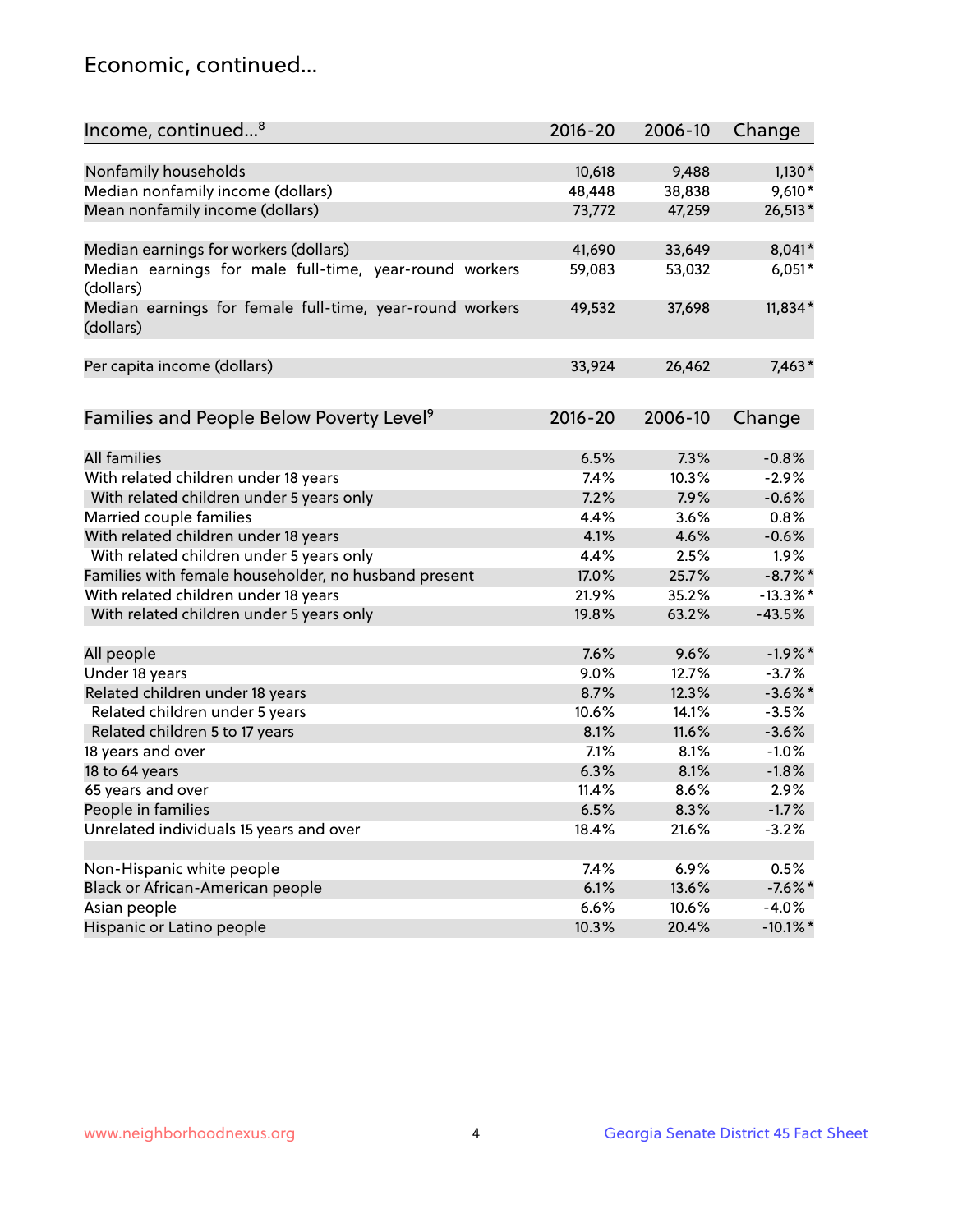## Employment

| Employment Status <sup>10</sup>                               | $2016 - 20$ | 2006-10 | Change     |
|---------------------------------------------------------------|-------------|---------|------------|
|                                                               |             |         |            |
| Population 16 years and over                                  | 142,029     | 109,196 | 32,833*    |
| In labor force                                                | 65.8%       | 69.2%   | $-3.4\%$ * |
| Civilian labor force                                          | 65.8%       | 69.2%   | $-3.4\%$ * |
| Employed                                                      | 63.5%       | 63.2%   | 0.2%       |
| Unemployed                                                    | 2.3%        | 6.0%    | $-3.7\%$ * |
| <b>Armed Forces</b>                                           | 0.0%        | 0.0%    | 0.0%       |
| Not in labor force                                            | 34.2%       | 30.8%   | $3.4\%$ *  |
| Civilian labor force                                          | 93,431      | 75,596  | 17,835*    |
| <b>Unemployment Rate</b>                                      | 3.5%        | 8.6%    | $-5.1\%$ * |
|                                                               |             |         |            |
| Females 16 years and over                                     | 73,183      | 54,841  | 18,341*    |
| In labor force                                                | 60.6%       | 63.4%   | $-2.8%$    |
| Civilian labor force                                          | 60.6%       | 63.4%   | $-2.8%$    |
| Employed                                                      | 58.5%       | 57.9%   | 0.6%       |
| Own children of the householder under 6 years                 | 14,550      | 15,074  | $-524$     |
| All parents in family in labor force                          | 63.9%       | 66.5%   | $-2.5%$    |
|                                                               |             |         |            |
| Own children of the householder 6 to 17 years                 | 33,143      | 30,332  | 2,812*     |
| All parents in family in labor force                          | 72.2%       | 70.7%   | 1.5%       |
|                                                               |             |         |            |
| Industry <sup>11</sup>                                        | $2016 - 20$ | 2006-10 | Change     |
| Civilian employed population 16 years and over                | 90,163      | 69,061  | 21,102*    |
| Agriculture, forestry, fishing and hunting, and mining        | 0.1%        | 0.2%    | $-0.0%$    |
| Construction                                                  | 7.0%        | 8.4%    | $-1.4\%$ * |
| Manufacturing                                                 | 11.3%       | 11.5%   | $-0.2%$    |
| Wholesale trade                                               | 4.1%        | 5.7%    | $-1.6\%$ * |
| Retail trade                                                  | 11.5%       | 13.8%   | $-2.3\%$ * |
| Transportation and warehousing, and utilities                 | 4.9%        | 4.2%    | 0.7%       |
| Information                                                   | 2.1%        | 3.7%    | $-1.6\%$ * |
| Finance and insurance, and real estate and rental and leasing | 7.9%        | 7.9%    | $0.0\%$    |
| Professional, scientific, and management, and administrative  | 14.6%       | 11.7%   | $2.9\%*$   |
| and waste management services                                 |             |         |            |
| Educational services, and health care and social assistance   | 19.3%       | 15.9%   | $3.4\%$ *  |
| Arts, entertainment, and recreation, and accommodation and    | 9.8%        | 8.3%    | $1.5\%$ *  |
| food services                                                 |             |         |            |
| Other services, except public administration                  | 4.8%        | 5.7%    | $-0.9%$    |
| Public administration                                         | 2.7%        | 3.2%    | $-0.5%$    |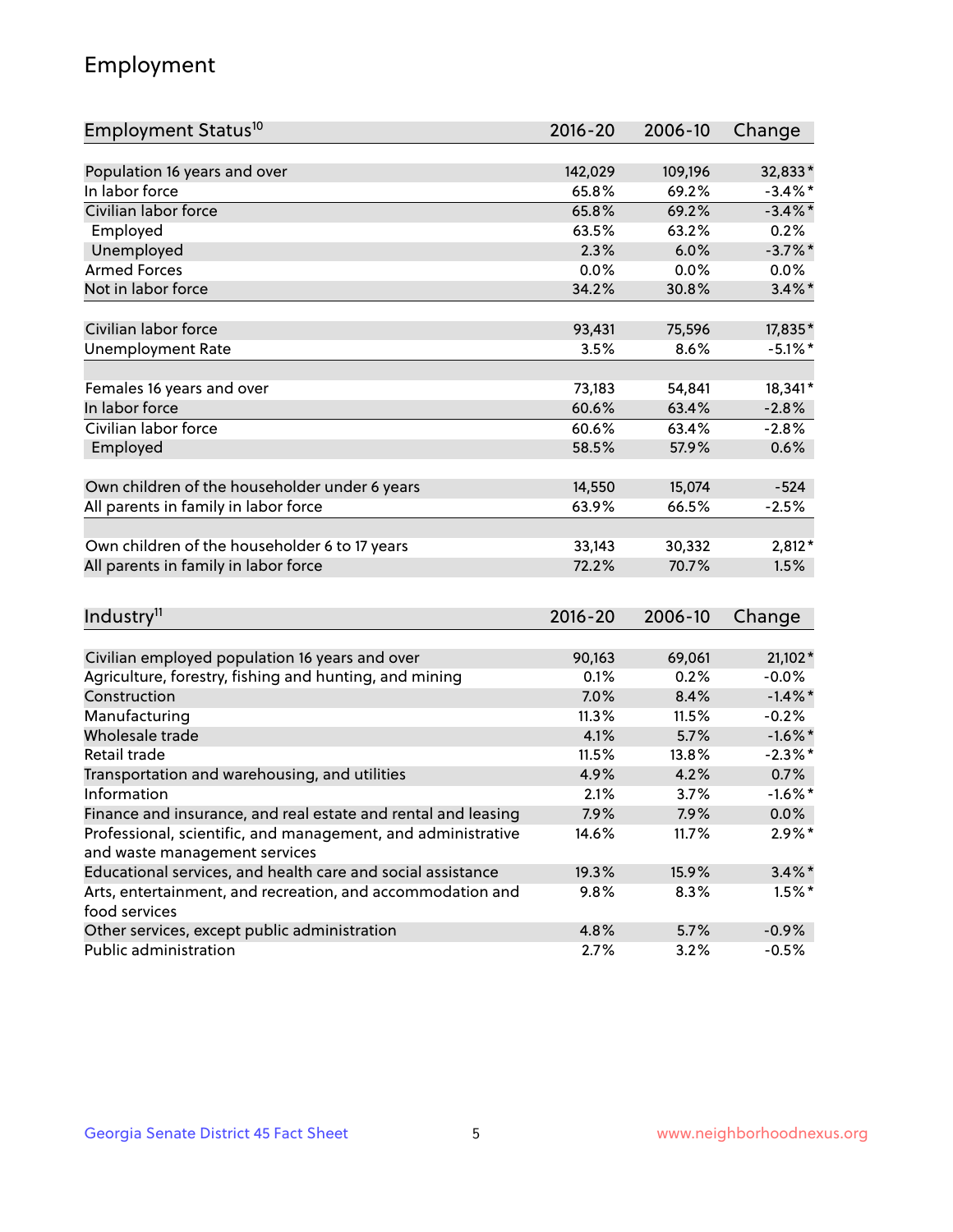## Employment, continued...

| Civilian employed population 16 years and over<br>90,163<br>69,061<br>$21,102*$<br>Management, business, science, and arts occupations<br>37.6%<br>$5.6\%$ *<br>43.1%<br>$1.5\%$ *<br>Service occupations<br>14.8%<br>13.3%<br>Sales and office occupations<br>$-6.2%$<br>23.5%<br>29.7%<br>$-2.5%$ *<br>Natural<br>and<br>7.0%<br>9.4%<br>resources,<br>construction,<br>maintenance<br>10.0%<br>$1.6\%$ *<br>11.6%<br>$2016 - 20$<br>2006-10<br>Change<br>Civilian employed population 16 years and over<br>90,163<br>69,061<br>$21,102*$<br>Private wage and salary workers<br>81.9%<br>82.3%<br>$-0.5%$<br>1.3%<br>Government workers<br>12.5%<br>11.2%<br>Self-employed in own not incorporated business workers<br>5.5%<br>$-0.9%$<br>6.4%<br>Unpaid family workers<br>0.0%<br>0.1%<br>0.1%<br>2019<br>2010<br>Change<br>Total Jobs in district<br>62,725<br>43,703<br>19,022<br>Held by residents of district<br>$-0.3%$<br>18.6%<br>18.9%<br>Held by non-residents of district<br>0.3%<br>81.4%<br>81.1%<br>2019<br>2010<br>Change<br>Total Jobs in district<br>62,725<br>43,703<br>19,022<br>Goods Producing sectors<br>16.2%<br>15.0%<br>1.2%<br>6.1%<br>Trade, Transportation, and Utilities sectors<br>37.3%<br>31.2%<br>All Other Services sectors<br>46.5%<br>$-7.3%$<br>53.8%<br>Total Jobs in district held by district residents<br>11,690<br>8,272<br>3,418<br><b>Goods Producing sectors</b><br>$-0.7%$<br>16.3%<br>17.0%<br>Trade, Transportation, and Utilities sectors<br>27.7%<br>22.2%<br>5.5%<br>56.0%<br>60.8%<br>$-4.8%$<br>2019<br>2010<br>Change<br>Total Jobs in district<br>19,022<br>62,725<br>43,703<br>Jobs with earnings \$1250/month or less<br>26.9%<br>32.5%<br>$-5.6%$<br>Jobs with earnings \$1251/month to \$3333/month<br>$-4.5%$<br>35.3%<br>39.8%<br>Jobs with earnings greater than \$3333/month<br>10.1%<br>37.8%<br>27.7%<br>Total Jobs in district held by district residents<br>11,690<br>8,272<br>3,418<br>Jobs with earnings \$1250/month or less<br>32.9%<br>$-4.1%$<br>28.8% | Occupation <sup>12</sup>                                    | $2016 - 20$ | 2006-10 | Change |
|-----------------------------------------------------------------------------------------------------------------------------------------------------------------------------------------------------------------------------------------------------------------------------------------------------------------------------------------------------------------------------------------------------------------------------------------------------------------------------------------------------------------------------------------------------------------------------------------------------------------------------------------------------------------------------------------------------------------------------------------------------------------------------------------------------------------------------------------------------------------------------------------------------------------------------------------------------------------------------------------------------------------------------------------------------------------------------------------------------------------------------------------------------------------------------------------------------------------------------------------------------------------------------------------------------------------------------------------------------------------------------------------------------------------------------------------------------------------------------------------------------------------------------------------------------------------------------------------------------------------------------------------------------------------------------------------------------------------------------------------------------------------------------------------------------------------------------------------------------------------------------------------------------------------------------------------------------------------------------------------------------------------------------------|-------------------------------------------------------------|-------------|---------|--------|
|                                                                                                                                                                                                                                                                                                                                                                                                                                                                                                                                                                                                                                                                                                                                                                                                                                                                                                                                                                                                                                                                                                                                                                                                                                                                                                                                                                                                                                                                                                                                                                                                                                                                                                                                                                                                                                                                                                                                                                                                                                   |                                                             |             |         |        |
|                                                                                                                                                                                                                                                                                                                                                                                                                                                                                                                                                                                                                                                                                                                                                                                                                                                                                                                                                                                                                                                                                                                                                                                                                                                                                                                                                                                                                                                                                                                                                                                                                                                                                                                                                                                                                                                                                                                                                                                                                                   |                                                             |             |         |        |
|                                                                                                                                                                                                                                                                                                                                                                                                                                                                                                                                                                                                                                                                                                                                                                                                                                                                                                                                                                                                                                                                                                                                                                                                                                                                                                                                                                                                                                                                                                                                                                                                                                                                                                                                                                                                                                                                                                                                                                                                                                   |                                                             |             |         |        |
|                                                                                                                                                                                                                                                                                                                                                                                                                                                                                                                                                                                                                                                                                                                                                                                                                                                                                                                                                                                                                                                                                                                                                                                                                                                                                                                                                                                                                                                                                                                                                                                                                                                                                                                                                                                                                                                                                                                                                                                                                                   |                                                             |             |         |        |
|                                                                                                                                                                                                                                                                                                                                                                                                                                                                                                                                                                                                                                                                                                                                                                                                                                                                                                                                                                                                                                                                                                                                                                                                                                                                                                                                                                                                                                                                                                                                                                                                                                                                                                                                                                                                                                                                                                                                                                                                                                   |                                                             |             |         |        |
|                                                                                                                                                                                                                                                                                                                                                                                                                                                                                                                                                                                                                                                                                                                                                                                                                                                                                                                                                                                                                                                                                                                                                                                                                                                                                                                                                                                                                                                                                                                                                                                                                                                                                                                                                                                                                                                                                                                                                                                                                                   | occupations                                                 |             |         |        |
|                                                                                                                                                                                                                                                                                                                                                                                                                                                                                                                                                                                                                                                                                                                                                                                                                                                                                                                                                                                                                                                                                                                                                                                                                                                                                                                                                                                                                                                                                                                                                                                                                                                                                                                                                                                                                                                                                                                                                                                                                                   | Production, transportation, and material moving occupations |             |         |        |
|                                                                                                                                                                                                                                                                                                                                                                                                                                                                                                                                                                                                                                                                                                                                                                                                                                                                                                                                                                                                                                                                                                                                                                                                                                                                                                                                                                                                                                                                                                                                                                                                                                                                                                                                                                                                                                                                                                                                                                                                                                   | Class of Worker <sup>13</sup>                               |             |         |        |
|                                                                                                                                                                                                                                                                                                                                                                                                                                                                                                                                                                                                                                                                                                                                                                                                                                                                                                                                                                                                                                                                                                                                                                                                                                                                                                                                                                                                                                                                                                                                                                                                                                                                                                                                                                                                                                                                                                                                                                                                                                   |                                                             |             |         |        |
|                                                                                                                                                                                                                                                                                                                                                                                                                                                                                                                                                                                                                                                                                                                                                                                                                                                                                                                                                                                                                                                                                                                                                                                                                                                                                                                                                                                                                                                                                                                                                                                                                                                                                                                                                                                                                                                                                                                                                                                                                                   |                                                             |             |         |        |
|                                                                                                                                                                                                                                                                                                                                                                                                                                                                                                                                                                                                                                                                                                                                                                                                                                                                                                                                                                                                                                                                                                                                                                                                                                                                                                                                                                                                                                                                                                                                                                                                                                                                                                                                                                                                                                                                                                                                                                                                                                   |                                                             |             |         |        |
|                                                                                                                                                                                                                                                                                                                                                                                                                                                                                                                                                                                                                                                                                                                                                                                                                                                                                                                                                                                                                                                                                                                                                                                                                                                                                                                                                                                                                                                                                                                                                                                                                                                                                                                                                                                                                                                                                                                                                                                                                                   |                                                             |             |         |        |
|                                                                                                                                                                                                                                                                                                                                                                                                                                                                                                                                                                                                                                                                                                                                                                                                                                                                                                                                                                                                                                                                                                                                                                                                                                                                                                                                                                                                                                                                                                                                                                                                                                                                                                                                                                                                                                                                                                                                                                                                                                   |                                                             |             |         |        |
|                                                                                                                                                                                                                                                                                                                                                                                                                                                                                                                                                                                                                                                                                                                                                                                                                                                                                                                                                                                                                                                                                                                                                                                                                                                                                                                                                                                                                                                                                                                                                                                                                                                                                                                                                                                                                                                                                                                                                                                                                                   |                                                             |             |         |        |
|                                                                                                                                                                                                                                                                                                                                                                                                                                                                                                                                                                                                                                                                                                                                                                                                                                                                                                                                                                                                                                                                                                                                                                                                                                                                                                                                                                                                                                                                                                                                                                                                                                                                                                                                                                                                                                                                                                                                                                                                                                   | Job Flows <sup>14</sup>                                     |             |         |        |
|                                                                                                                                                                                                                                                                                                                                                                                                                                                                                                                                                                                                                                                                                                                                                                                                                                                                                                                                                                                                                                                                                                                                                                                                                                                                                                                                                                                                                                                                                                                                                                                                                                                                                                                                                                                                                                                                                                                                                                                                                                   |                                                             |             |         |        |
|                                                                                                                                                                                                                                                                                                                                                                                                                                                                                                                                                                                                                                                                                                                                                                                                                                                                                                                                                                                                                                                                                                                                                                                                                                                                                                                                                                                                                                                                                                                                                                                                                                                                                                                                                                                                                                                                                                                                                                                                                                   |                                                             |             |         |        |
|                                                                                                                                                                                                                                                                                                                                                                                                                                                                                                                                                                                                                                                                                                                                                                                                                                                                                                                                                                                                                                                                                                                                                                                                                                                                                                                                                                                                                                                                                                                                                                                                                                                                                                                                                                                                                                                                                                                                                                                                                                   |                                                             |             |         |        |
|                                                                                                                                                                                                                                                                                                                                                                                                                                                                                                                                                                                                                                                                                                                                                                                                                                                                                                                                                                                                                                                                                                                                                                                                                                                                                                                                                                                                                                                                                                                                                                                                                                                                                                                                                                                                                                                                                                                                                                                                                                   |                                                             |             |         |        |
|                                                                                                                                                                                                                                                                                                                                                                                                                                                                                                                                                                                                                                                                                                                                                                                                                                                                                                                                                                                                                                                                                                                                                                                                                                                                                                                                                                                                                                                                                                                                                                                                                                                                                                                                                                                                                                                                                                                                                                                                                                   | Jobs by Industry Sector <sup>15</sup>                       |             |         |        |
|                                                                                                                                                                                                                                                                                                                                                                                                                                                                                                                                                                                                                                                                                                                                                                                                                                                                                                                                                                                                                                                                                                                                                                                                                                                                                                                                                                                                                                                                                                                                                                                                                                                                                                                                                                                                                                                                                                                                                                                                                                   |                                                             |             |         |        |
|                                                                                                                                                                                                                                                                                                                                                                                                                                                                                                                                                                                                                                                                                                                                                                                                                                                                                                                                                                                                                                                                                                                                                                                                                                                                                                                                                                                                                                                                                                                                                                                                                                                                                                                                                                                                                                                                                                                                                                                                                                   |                                                             |             |         |        |
|                                                                                                                                                                                                                                                                                                                                                                                                                                                                                                                                                                                                                                                                                                                                                                                                                                                                                                                                                                                                                                                                                                                                                                                                                                                                                                                                                                                                                                                                                                                                                                                                                                                                                                                                                                                                                                                                                                                                                                                                                                   |                                                             |             |         |        |
|                                                                                                                                                                                                                                                                                                                                                                                                                                                                                                                                                                                                                                                                                                                                                                                                                                                                                                                                                                                                                                                                                                                                                                                                                                                                                                                                                                                                                                                                                                                                                                                                                                                                                                                                                                                                                                                                                                                                                                                                                                   |                                                             |             |         |        |
|                                                                                                                                                                                                                                                                                                                                                                                                                                                                                                                                                                                                                                                                                                                                                                                                                                                                                                                                                                                                                                                                                                                                                                                                                                                                                                                                                                                                                                                                                                                                                                                                                                                                                                                                                                                                                                                                                                                                                                                                                                   |                                                             |             |         |        |
|                                                                                                                                                                                                                                                                                                                                                                                                                                                                                                                                                                                                                                                                                                                                                                                                                                                                                                                                                                                                                                                                                                                                                                                                                                                                                                                                                                                                                                                                                                                                                                                                                                                                                                                                                                                                                                                                                                                                                                                                                                   |                                                             |             |         |        |
|                                                                                                                                                                                                                                                                                                                                                                                                                                                                                                                                                                                                                                                                                                                                                                                                                                                                                                                                                                                                                                                                                                                                                                                                                                                                                                                                                                                                                                                                                                                                                                                                                                                                                                                                                                                                                                                                                                                                                                                                                                   |                                                             |             |         |        |
|                                                                                                                                                                                                                                                                                                                                                                                                                                                                                                                                                                                                                                                                                                                                                                                                                                                                                                                                                                                                                                                                                                                                                                                                                                                                                                                                                                                                                                                                                                                                                                                                                                                                                                                                                                                                                                                                                                                                                                                                                                   |                                                             |             |         |        |
|                                                                                                                                                                                                                                                                                                                                                                                                                                                                                                                                                                                                                                                                                                                                                                                                                                                                                                                                                                                                                                                                                                                                                                                                                                                                                                                                                                                                                                                                                                                                                                                                                                                                                                                                                                                                                                                                                                                                                                                                                                   | All Other Services sectors                                  |             |         |        |
|                                                                                                                                                                                                                                                                                                                                                                                                                                                                                                                                                                                                                                                                                                                                                                                                                                                                                                                                                                                                                                                                                                                                                                                                                                                                                                                                                                                                                                                                                                                                                                                                                                                                                                                                                                                                                                                                                                                                                                                                                                   |                                                             |             |         |        |
|                                                                                                                                                                                                                                                                                                                                                                                                                                                                                                                                                                                                                                                                                                                                                                                                                                                                                                                                                                                                                                                                                                                                                                                                                                                                                                                                                                                                                                                                                                                                                                                                                                                                                                                                                                                                                                                                                                                                                                                                                                   | Jobs by Earnings <sup>16</sup>                              |             |         |        |
|                                                                                                                                                                                                                                                                                                                                                                                                                                                                                                                                                                                                                                                                                                                                                                                                                                                                                                                                                                                                                                                                                                                                                                                                                                                                                                                                                                                                                                                                                                                                                                                                                                                                                                                                                                                                                                                                                                                                                                                                                                   |                                                             |             |         |        |
|                                                                                                                                                                                                                                                                                                                                                                                                                                                                                                                                                                                                                                                                                                                                                                                                                                                                                                                                                                                                                                                                                                                                                                                                                                                                                                                                                                                                                                                                                                                                                                                                                                                                                                                                                                                                                                                                                                                                                                                                                                   |                                                             |             |         |        |
|                                                                                                                                                                                                                                                                                                                                                                                                                                                                                                                                                                                                                                                                                                                                                                                                                                                                                                                                                                                                                                                                                                                                                                                                                                                                                                                                                                                                                                                                                                                                                                                                                                                                                                                                                                                                                                                                                                                                                                                                                                   |                                                             |             |         |        |
|                                                                                                                                                                                                                                                                                                                                                                                                                                                                                                                                                                                                                                                                                                                                                                                                                                                                                                                                                                                                                                                                                                                                                                                                                                                                                                                                                                                                                                                                                                                                                                                                                                                                                                                                                                                                                                                                                                                                                                                                                                   |                                                             |             |         |        |
|                                                                                                                                                                                                                                                                                                                                                                                                                                                                                                                                                                                                                                                                                                                                                                                                                                                                                                                                                                                                                                                                                                                                                                                                                                                                                                                                                                                                                                                                                                                                                                                                                                                                                                                                                                                                                                                                                                                                                                                                                                   |                                                             |             |         |        |
|                                                                                                                                                                                                                                                                                                                                                                                                                                                                                                                                                                                                                                                                                                                                                                                                                                                                                                                                                                                                                                                                                                                                                                                                                                                                                                                                                                                                                                                                                                                                                                                                                                                                                                                                                                                                                                                                                                                                                                                                                                   |                                                             |             |         |        |
|                                                                                                                                                                                                                                                                                                                                                                                                                                                                                                                                                                                                                                                                                                                                                                                                                                                                                                                                                                                                                                                                                                                                                                                                                                                                                                                                                                                                                                                                                                                                                                                                                                                                                                                                                                                                                                                                                                                                                                                                                                   |                                                             |             |         |        |
| 33.7%<br>38.9%<br>$-5.2%$                                                                                                                                                                                                                                                                                                                                                                                                                                                                                                                                                                                                                                                                                                                                                                                                                                                                                                                                                                                                                                                                                                                                                                                                                                                                                                                                                                                                                                                                                                                                                                                                                                                                                                                                                                                                                                                                                                                                                                                                         | Jobs with earnings \$1251/month to \$3333/month             |             |         |        |
| 37.5%<br>9.3%<br>28.2%                                                                                                                                                                                                                                                                                                                                                                                                                                                                                                                                                                                                                                                                                                                                                                                                                                                                                                                                                                                                                                                                                                                                                                                                                                                                                                                                                                                                                                                                                                                                                                                                                                                                                                                                                                                                                                                                                                                                                                                                            | Jobs with earnings greater than \$3333/month                |             |         |        |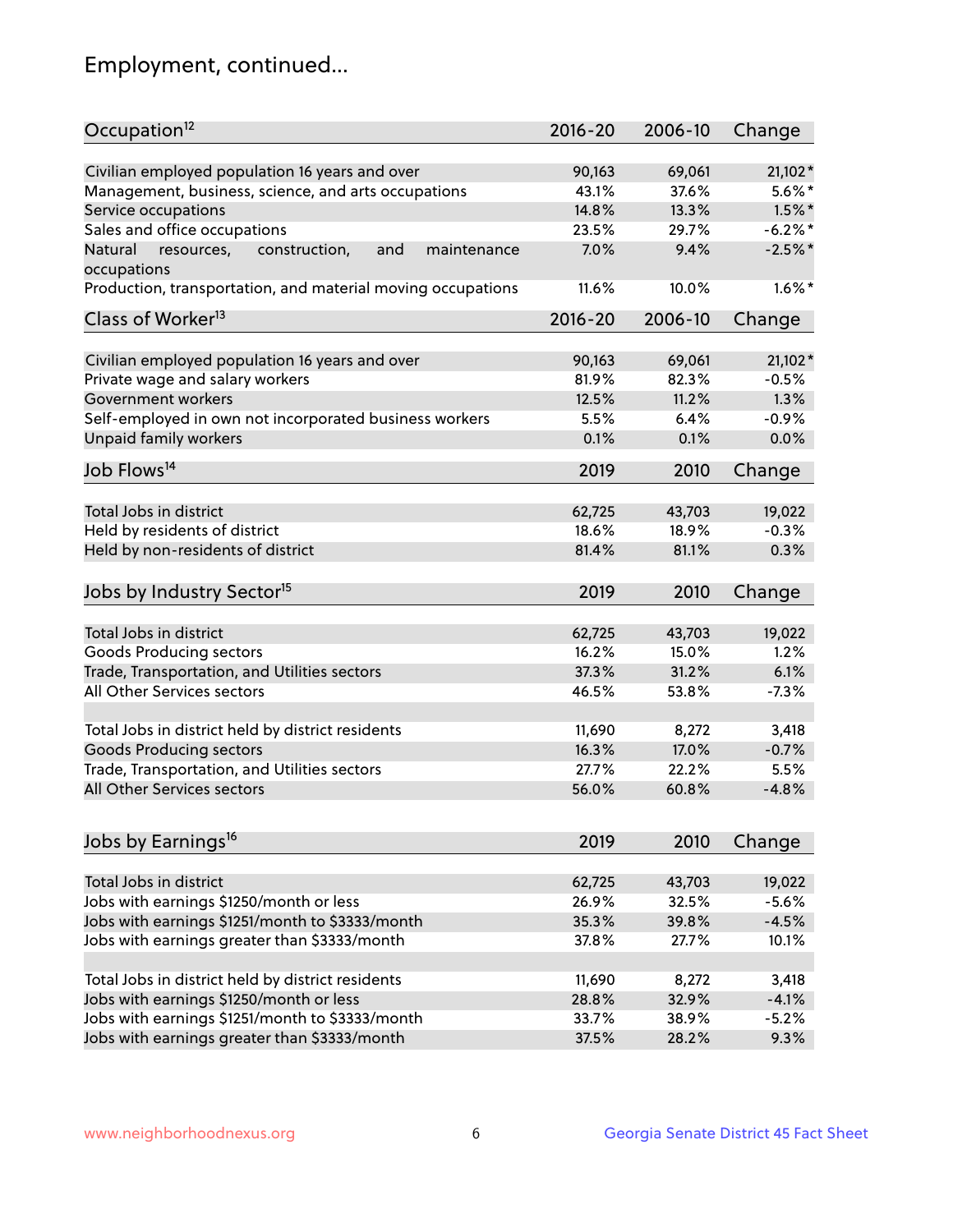## Employment, continued...

| 2019   | 2010   | Change  |
|--------|--------|---------|
|        |        |         |
| 62,725 | 43,703 | 19,022  |
| 28.0%  | 28.8%  | $-0.9%$ |
| 52.0%  | 56.8%  | $-4.8%$ |
| 20.0%  | 14.3%  | 5.6%    |
|        |        |         |
| 11,690 | 8.272  | 3,418   |
| 26.1%  | 24.9%  | 1.2%    |
| 53.3%  | 59.6%  | $-6.3%$ |
| 20.6%  | 15.5%  | 5.1%    |
|        |        |         |

#### Education

| School Enrollment <sup>18</sup>                | $2016 - 20$ | 2006-10 | Change     |
|------------------------------------------------|-------------|---------|------------|
|                                                |             |         |            |
| Population 3 years and over enrolled in school | 51,182      | 44,820  | $6,363*$   |
| Nursery school, preschool                      | 8.1%        | $8.0\%$ | $0.1\%$    |
| Kindergarten                                   | 5.6%        | 6.4%    | $-0.9%$    |
| Elementary school (grades 1-8)                 | 42.0%       | 47.2%   | $-5.3\%$ * |
| High school (grades 9-12)                      | 25.7%       | 22.9%   | $2.8\%$ *  |
| College or graduate school                     | 18.7%       | 15.4%   | $3.3\%$ *  |
| Educational Attainment <sup>19</sup>           | $2016 - 20$ | 2006-10 | Change     |
|                                                |             |         |            |
| Population 25 years and over                   | 119,819     | 92,825  | 26,994*    |
| Less than 9th grade                            | 4.7%        | 5.0%    | $-0.3%$    |
| 9th to 12th grade, no diploma                  | 6.0%        | 8.2%    | $-2.2\%$ * |
| High school graduate (includes equivalency)    | 25.5%       | 25.8%   | $-0.3%$    |
| Some college, no degree                        | 20.4%       | 21.4%   | $-0.9%$    |
| Associate's degree                             | 8.4%        | 8.6%    | $-0.1%$    |
| Bachelor's degree                              | 22.3%       | 21.8%   | 0.5%       |
| Graduate or professional degree                | 12.6%       | 9.2%    | $3.5\%$ *  |
|                                                |             |         |            |
| Percent high school graduate or higher         | 89.3%       | 86.7%   | $2.5\%$ *  |
| Percent bachelor's degree or higher            | 34.9%       | 31.0%   | $3.9\%$ *  |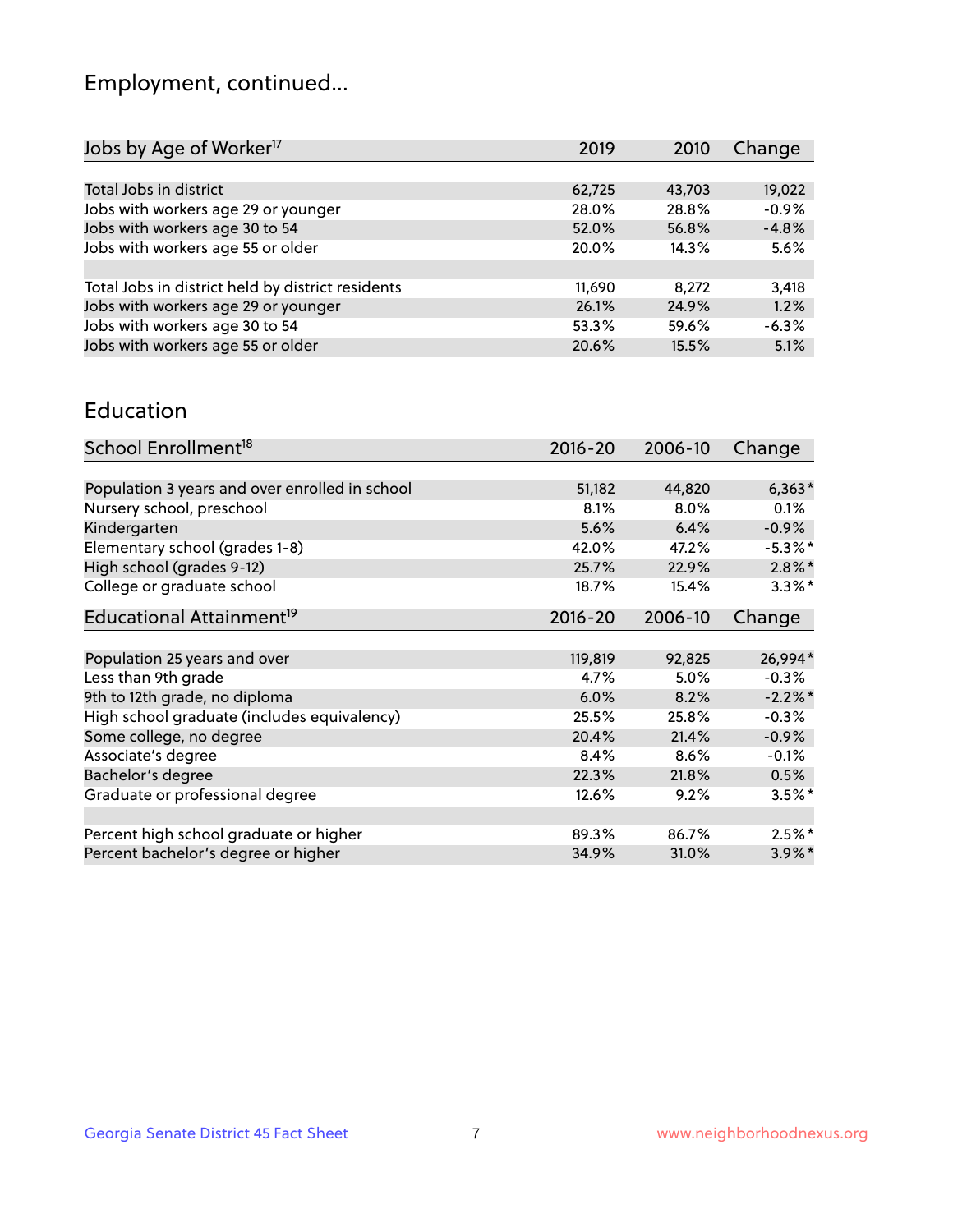## Housing

| Households by Type <sup>20</sup>                     | 2016-20 | 2006-10 | Change     |
|------------------------------------------------------|---------|---------|------------|
|                                                      |         |         |            |
| <b>Total households</b>                              | 57,110  | 48,087  | $9,023*$   |
| Family households (families)                         | 81.4%   | 80.3%   | 1.1%       |
| With own children under 18 years                     | 41.5%   | 45.7%   | $-4.2%$    |
| Married-couple family                                | 66.6%   | 64.0%   | $2.6\%$ *  |
| With own children of the householder under 18 years  | 33.9%   | 36.3%   | $-2.3\%$ * |
| Male householder, no wife present, family            | 3.9%    | 5.0%    | $-1.1%$    |
| With own children of the householder under 18 years  | 1.6%    | 2.6%    | $-0.9%$    |
| Female householder, no husband present, family       | 10.9%   | 11.3%   | $-0.4%$    |
| With own children of the householder under 18 years  | 6.0%    | 6.9%    | $-0.9%$    |
| Nonfamily households                                 | 18.6%   | 19.7%   | $-1.1%$    |
| Householder living alone                             | 15.2%   | 16.8%   | $-1.7%$    |
| 65 years and over                                    | 6.7%    | 4.4%    | $2.3\%$ *  |
| Households with one or more people under 18 years    | 44.9%   | 48.7%   | $-3.8\%$ * |
| Households with one or more people 65 years and over | 25.1%   | 15.5%   | $9.6\%$ *  |
|                                                      |         |         |            |
| Average household size                               | 3.18    | 3.07    | $0.12*$    |
| Average family size                                  | 3.54    | 3.44    | 0.10       |
| Housing Occupancy <sup>21</sup>                      | 2016-20 | 2006-10 | Change     |
|                                                      |         |         |            |
| Total housing units                                  | 59,870  | 52,751  | $7,119*$   |
| Occupied housing units                               | 95.4%   | 91.2%   | $4.2\%$ *  |
| Vacant housing units                                 | 4.6%    | 8.8%    | $-4.2\%$ * |
| Homeowner vacancy rate                               | 0.9     | 3.3     | $-2.4*$    |
| Rental vacancy rate                                  | 8.1     | 8.7     | $-0.6$     |
|                                                      |         |         |            |
| Units in Structure <sup>22</sup>                     | 2016-20 | 2006-10 | Change     |
| Total housing units                                  | 59,870  | 52,751  | $7,119*$   |
| 1-unit, detached                                     | 84.6%   | 84.3%   | 0.3%       |
| 1-unit, attached                                     | 3.9%    | 3.1%    | 0.8%       |
| 2 units                                              | 1.0%    | 1.5%    | $-0.4%$    |
| 3 or 4 units                                         | 0.9%    | 1.0%    | $-0.1%$    |
| 5 to 9 units                                         | 1.4%    | 1.5%    | $-0.1%$    |
| 10 to 19 units                                       | 1.5%    | 1.9%    | $-0.4%$    |
| 20 or more units                                     | 2.9%    | 2.4%    | 0.5%       |
| Mobile home                                          | 3.7%    | 4.4%    | $-0.7%$    |
|                                                      |         |         |            |
| Boat, RV, van, etc.                                  | 0.0%    | 0.0%    | 0.0%       |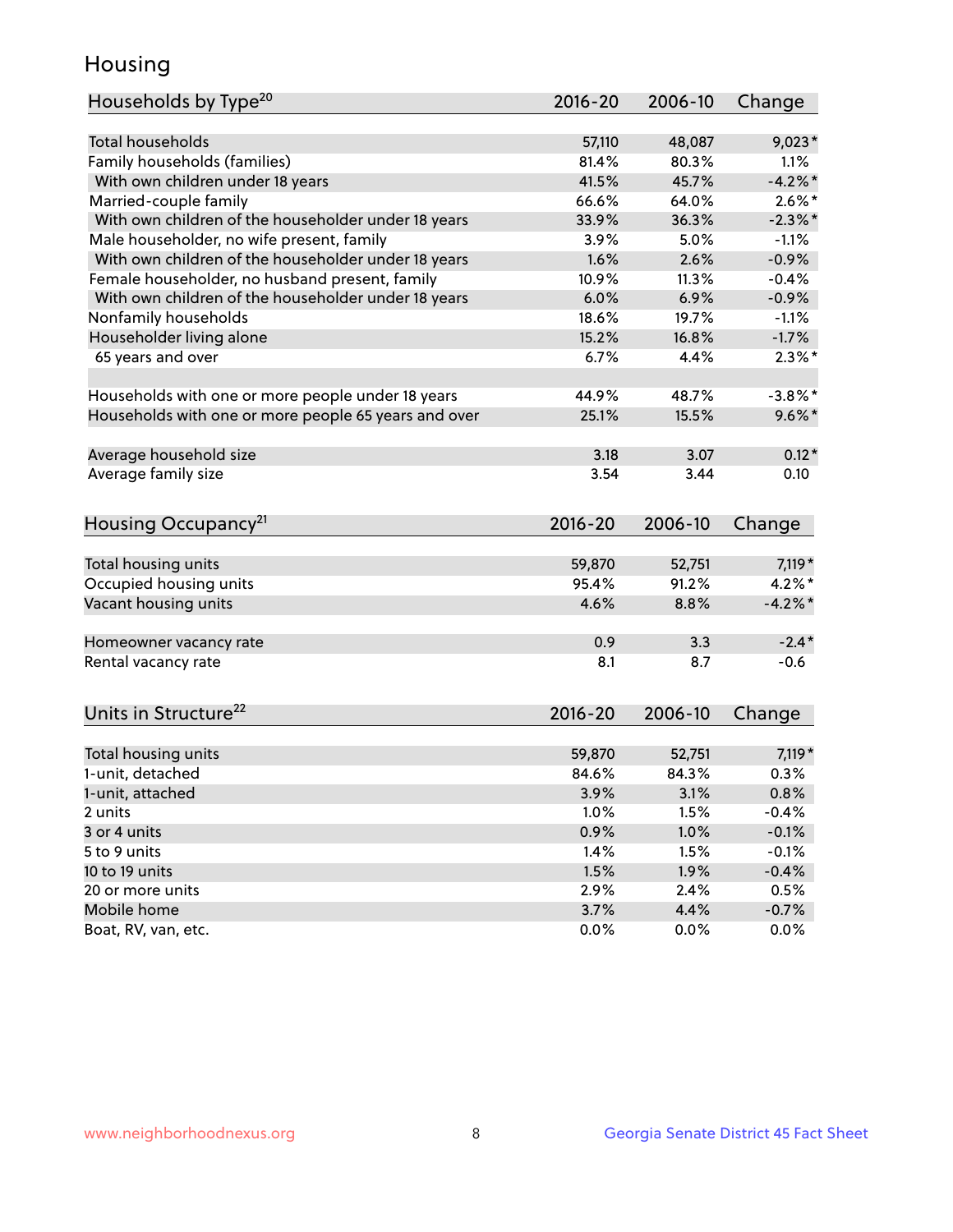## Housing, Continued...

| Year Structure Built <sup>23</sup>             | 2016-20     | 2006-10 | Change     |
|------------------------------------------------|-------------|---------|------------|
| Total housing units                            | 59,870      | 52,751  | 7,119*     |
| Built 2014 or later                            | 5.3%        | (X)     | (X)        |
| Built 2010 to 2013                             | 4.8%        | (X)     | (X)        |
| Built 2000 to 2009                             | 38.7%       | 41.4%   | $-2.7%$ *  |
| Built 1990 to 1999                             | 27.4%       | 30.0%   | $-2.6\%$ * |
| Built 1980 to 1989                             | 11.1%       | 13.8%   | $-2.7%$ *  |
| Built 1970 to 1979                             | 4.8%        | 6.6%    | $-1.8\%$ * |
| Built 1960 to 1969                             | 2.2%        | 2.7%    | $-0.5%$    |
| Built 1950 to 1959                             | 3.0%        | 2.2%    | 0.8%       |
| Built 1940 to 1949                             | 0.9%        | 1.2%    | $-0.3%$    |
| Built 1939 or earlier                          | 1.8%        | 2.1%    | $-0.3%$    |
| Housing Tenure <sup>24</sup>                   | $2016 - 20$ | 2006-10 | Change     |
| Occupied housing units                         | 57,110      | 48,087  | $9,023*$   |
| Owner-occupied                                 | 78.0%       | 80.9%   | $-2.9\%$ * |
| Renter-occupied                                | 22.0%       | 19.1%   | $2.9\%*$   |
| Average household size of owner-occupied unit  | 3.21        | 3.10    | $0.11*$    |
| Average household size of renter-occupied unit | 3.11        | 2.95    | 0.16       |
| Residence 1 Year Ago <sup>25</sup>             | 2016-20     | 2006-10 | Change     |
| Population 1 year and over                     | 183,207     | 148,368 | 34,838*    |
| Same house                                     | 88.1%       | 83.5%   | 4.6%*      |
| Different house in the U.S.                    | 11.5%       | 16.1%   | $-4.6\%$ * |
| Same county                                    | 5.6%        | 8.4%    | $-2.8\%$ * |
| Different county                               | 5.9%        | 7.7%    | $-1.8\%$ * |
| Same state                                     | 3.3%        | 4.3%    | $-1.0\%$ * |
| Different state                                | 2.6%        | 3.5%    | $-0.8%$    |
| Abroad                                         | 0.4%        | 0.3%    | 0.1%       |
| Value of Housing Unit <sup>26</sup>            | $2016 - 20$ | 2006-10 | Change     |
| Owner-occupied units                           | 44,565      | 38,901  | 5,664*     |
| Less than \$50,000                             | 3.4%        | 2.2%    | 1.2%       |
| \$50,000 to \$99,999                           | 2.8%        | 4.3%    | $-1.5%$    |
| \$100,000 to \$149,999                         | 8.4%        | 18.2%   | $-9.8\%$ * |
| \$150,000 to \$199,999                         | 18.7%       | 25.3%   | $-6.7\%$ * |
| \$200,000 to \$299,999                         | 35.0%       | 27.1%   | $7.9\%*$   |
| \$300,000 to \$499,999                         | 25.8%       | 16.9%   | 8.9%*      |
| \$500,000 to \$999,999                         | 5.0%        | 4.9%    | 0.1%       |
| \$1,000,000 or more                            | 0.9%        | 1.0%    | $-0.1%$    |
| Median (dollars)                               | 246,369     | 199,977 | 46,393*    |
| Mortgage Status <sup>27</sup>                  | $2016 - 20$ | 2006-10 | Change     |
| Owner-occupied units                           | 44,565      | 38,901  | 5,664*     |
| Housing units with a mortgage                  | 77.1%       | 85.0%   | $-8.0\%$ * |
| Housing units without a mortgage               | 22.9%       | 15.0%   | $8.0\%$ *  |
|                                                |             |         |            |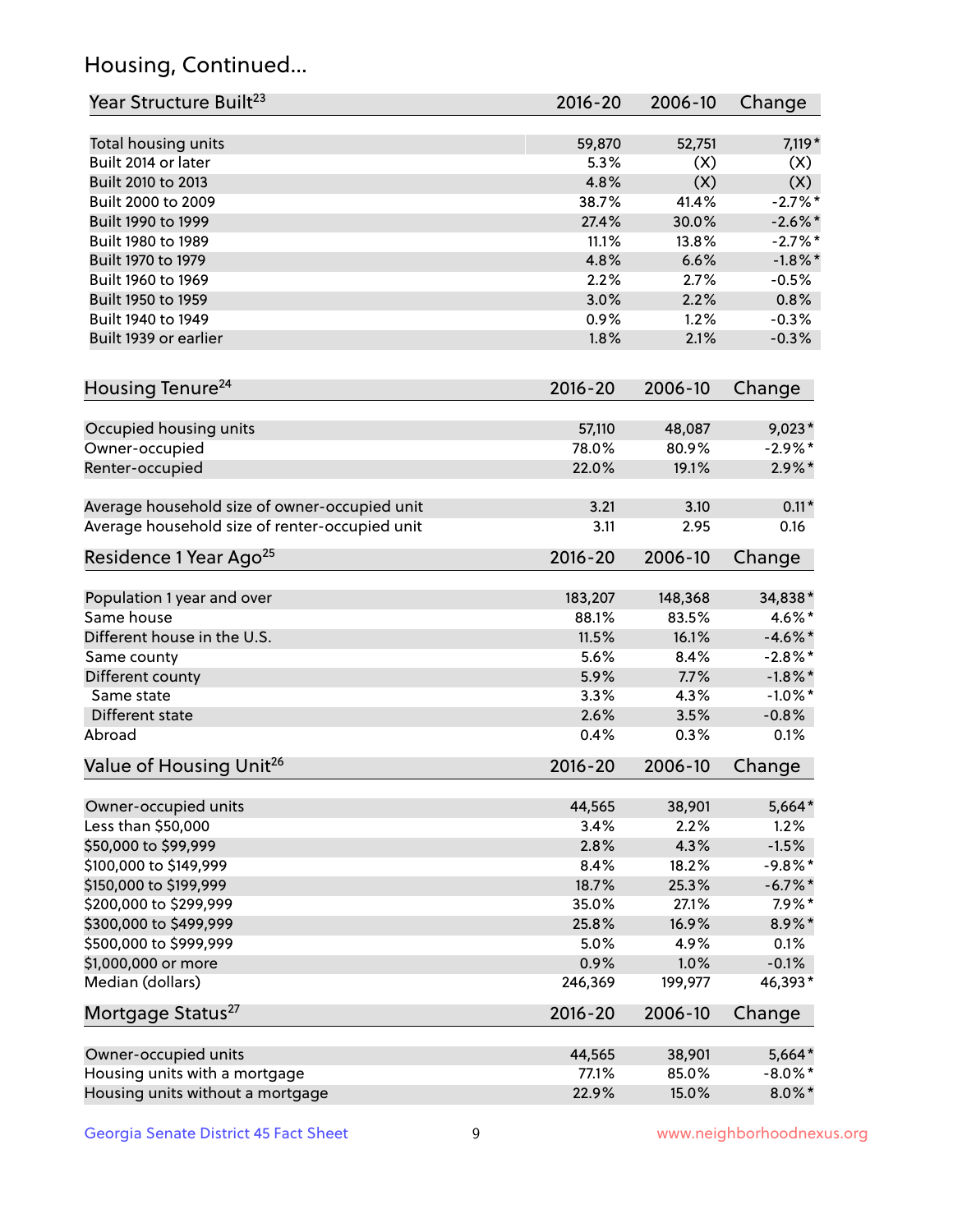## Housing, Continued...

| Selected Monthly Owner Costs <sup>28</sup>                                             | 2016-20 | 2006-10 | Change         |
|----------------------------------------------------------------------------------------|---------|---------|----------------|
| Housing units with a mortgage                                                          | 34,346  | 33,074  | $1,273*$       |
| Less than \$300                                                                        | 0.0%    | 0.3%    | $-0.2%$        |
| \$300 to \$499                                                                         | 0.3%    | 1.4%    | $-1.2%$        |
| \$500 to \$999                                                                         | 9.8%    | 9.5%    | 0.4%           |
| \$1,000 to \$1,499                                                                     | 31.1%   | 29.7%   | 1.4%           |
| \$1,500 to \$1,999                                                                     | 28.9%   | 30.5%   | $-1.5%$        |
| \$2,000 to \$2,999                                                                     | 23.4%   | 22.8%   | 0.7%           |
| \$3,000 or more                                                                        | 6.4%    | 5.9%    | 0.5%           |
| Median (dollars)                                                                       | 1,652   | 1,651   | $\overline{2}$ |
| Housing units without a mortgage                                                       | 10,219  | 5,827   | 4,392*         |
| Less than \$150                                                                        | 0.9%    | 1.8%    | $-1.0%$        |
| \$150 to \$249                                                                         | 8.8%    | 17.0%   | $-8.2%$        |
| \$250 to \$349                                                                         | 15.1%   | 19.0%   | $-3.8%$        |
| \$350 to \$499                                                                         | 26.3%   | 29.4%   | $-3.1%$        |
| \$500 to \$699                                                                         | 27.2%   | 17.1%   | 10.1%          |
| \$700 or more                                                                          | 21.7%   | 15.7%   | 6.0%           |
| Median (dollars)                                                                       | 493     | 398     | $96*$          |
| Household Income <sup>29</sup><br>Housing units with a mortgage (excluding units where | 34,137  | 32,850  |                |
| SMOCAPI cannot be computed)                                                            |         |         | 1,287          |
| Less than 20.0 percent                                                                 | 49.1%   | 34.8%   | 14.3%*         |
| 20.0 to 24.9 percent                                                                   | 17.2%   | 15.9%   | 1.4%           |
| 25.0 to 29.9 percent                                                                   | 8.8%    | 12.3%   | $-3.5%$ *      |
| 30.0 to 34.9 percent                                                                   | 5.2%    | 9.7%    | $-4.6\%$ *     |
| 35.0 percent or more                                                                   | 19.7%   | 27.3%   | $-7.7\%$ *     |
| Not computed                                                                           | 209     | 223     | $-14$          |
| Housing unit without a mortgage (excluding units where<br>SMOCAPI cannot be computed)  | 10,031  | 5,785   | 4,247*         |
| Less than 10.0 percent                                                                 | 59.1%   | 44.3%   | 14.7%          |
| 10.0 to 14.9 percent                                                                   | 14.7%   | 19.2%   | $-4.6\%$ *     |
| 15.0 to 19.9 percent                                                                   | 7.1%    | 9.8%    | $-2.7%$        |
| 20.0 to 24.9 percent                                                                   | 5.8%    | 11.0%   | $-5.3%$        |
| 25.0 to 29.9 percent                                                                   | 1.9%    | 2.5%    | $-0.6%$        |
| 30.0 to 34.9 percent                                                                   | 4.1%    | 1.8%    | 2.3%           |
| 35.0 percent or more                                                                   | 7.4%    | 11.3%   | $-3.9%$        |
| Not computed                                                                           | 187     | 42      | 145            |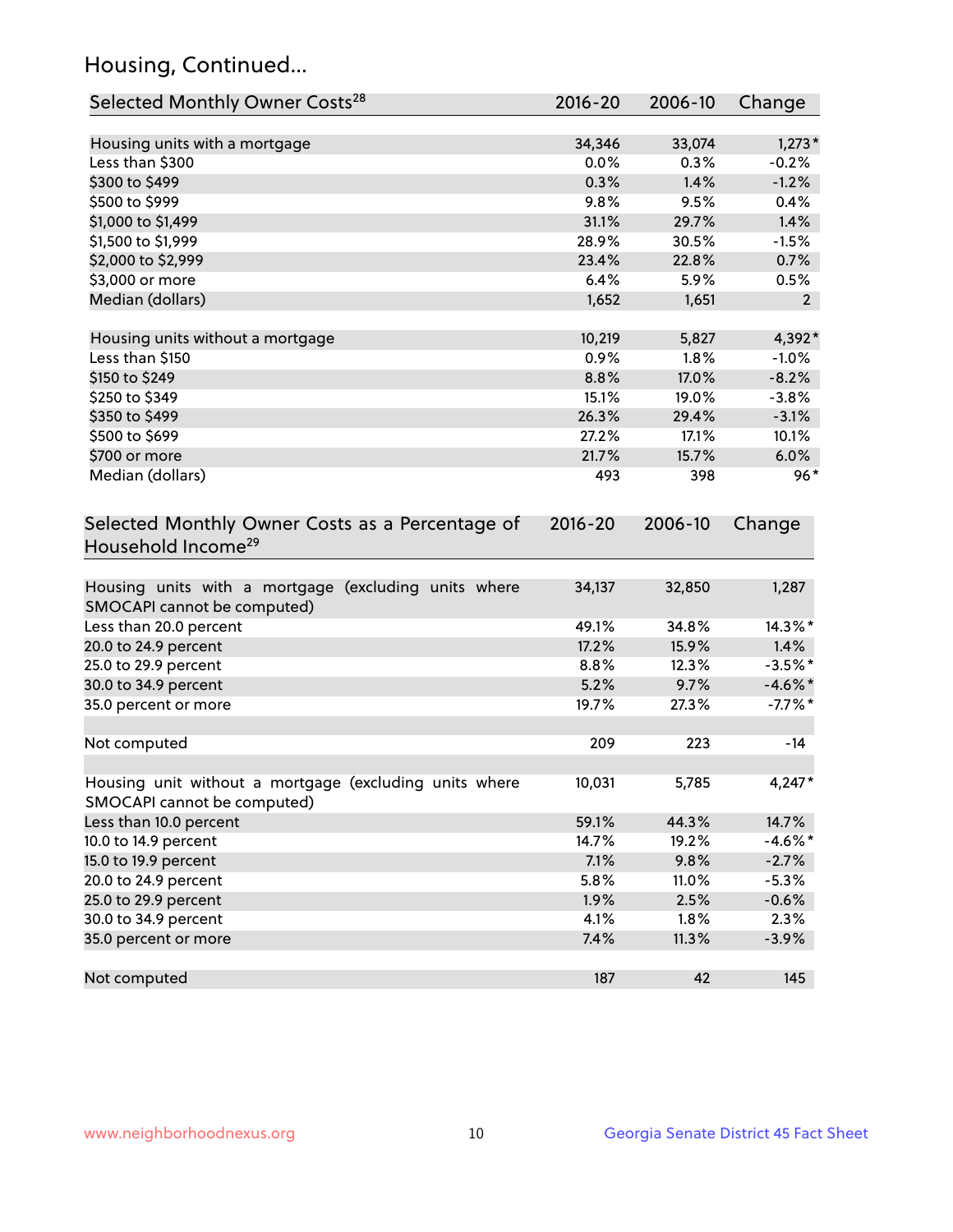### Housing, Continued...

| Gross Rent <sup>30</sup>   | 2016-20 | 2006-10 | Change      |
|----------------------------|---------|---------|-------------|
|                            |         |         |             |
| Occupied units paying rent | 12,244  | 8,594   | $3,651*$    |
| Less than \$200            | 0.8%    | 0.5%    | 0.2%        |
| \$200 to \$499             | 1.5%    | 7.1%    | $-5.6%$     |
| \$500 to \$749             | $8.0\%$ | 18.5%   | $-10.5%$    |
| \$750 to \$999             | 13.3%   | 27.9%   | $-14.6\%$ * |
| \$1,000 to \$1,499         | 30.8%   | 35.1%   | $-4.3%$     |
| \$1,500 to \$1,999         | 32.1%   | 9.7%    | 22.4%*      |
| \$2,000 or more            | 13.6%   | 1.1%    | $12.4\%$ *  |
| Median (dollars)           | 1,430   | 1,151   | $278*$      |
|                            |         |         |             |
| No rent paid               | 301     | 593     | $-292$      |
|                            |         |         |             |
|                            |         |         |             |

| Gross Rent as a Percentage of Household Income <sup>31</sup>                   | $2016 - 20$ | 2006-10 | Change   |
|--------------------------------------------------------------------------------|-------------|---------|----------|
|                                                                                |             |         |          |
| Occupied units paying rent (excluding units where GRAPI<br>cannot be computed) | 12,087      | 8,519   | $3,568*$ |
| Less than 15.0 percent                                                         | 12.3%       | 10.4%   | $1.9\%$  |
| 15.0 to 19.9 percent                                                           | 14.3%       | 10.2%   | 4.1%     |
| 20.0 to 24.9 percent                                                           | 13.7%       | 14.5%   | $-0.7%$  |
| 25.0 to 29.9 percent                                                           | 12.4%       | 14.2%   | $-1.7%$  |
| 30.0 to 34.9 percent                                                           | 9.9%        | 7.2%    | 2.8%     |
| 35.0 percent or more                                                           | 37.3%       | 43.6%   | $-6.3%$  |
|                                                                                |             |         |          |
| Not computed                                                                   | 459         | 668     | $-209$   |

## Transportation

| Commuting to Work <sup>32</sup>           | 2016-20 | 2006-10 | Change     |
|-------------------------------------------|---------|---------|------------|
|                                           |         |         |            |
| Workers 16 years and over                 | 87,330  | 67,466  | 19,864*    |
| Car, truck, or van - drove alone          | 81.5%   | 80.5%   | 1.0%       |
| Car, truck, or van - carpooled            | $8.0\%$ | 10.8%   | $-2.8\%$ * |
| Public transportation (excluding taxicab) | $0.6\%$ | 0.7%    | $-0.1%$    |
| Walked                                    | 0.3%    | 0.6%    | $-0.3%$    |
| Other means                               | $1.6\%$ | 1.1%    | 0.5%       |
| Worked at home                            | 7.9%    | 6.2%    | $1.7\%$ *  |
|                                           |         |         |            |
| Mean travel time to work (minutes)        | 34.7    | 32.6    | $2.1*$     |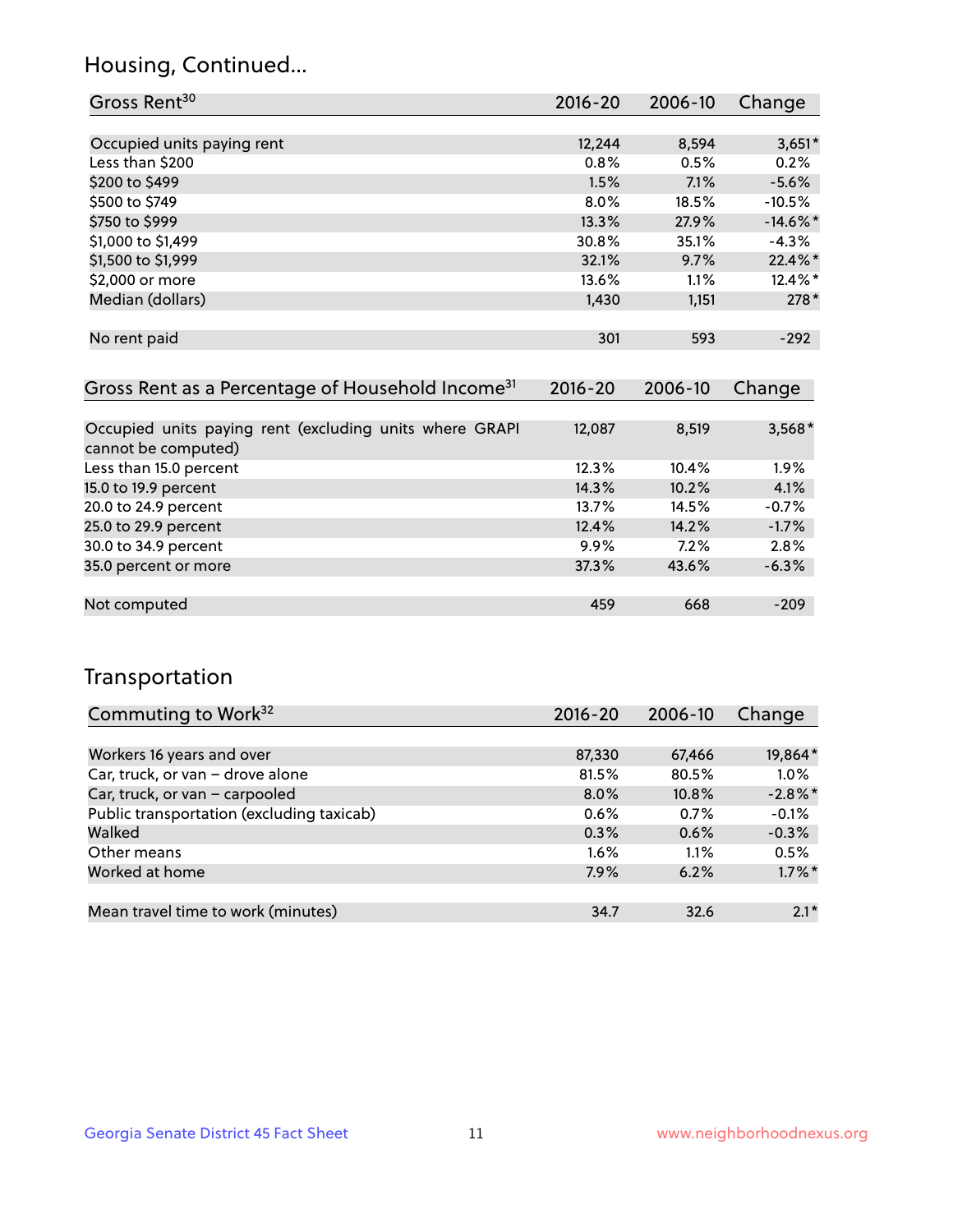## Transportation, Continued...

| Vehicles Available <sup>33</sup> | $2016 - 20$ | 2006-10 | Change     |
|----------------------------------|-------------|---------|------------|
|                                  |             |         |            |
| Occupied housing units           | 57,110      | 48,087  | $9,023*$   |
| No vehicles available            | 2.9%        | 1.9%    | 1.0%       |
| 1 vehicle available              | 22.3%       | 23.4%   | $-1.1%$    |
| 2 vehicles available             | 43.1%       | 48.9%   | $-5.8\%$ * |
| 3 or more vehicles available     | 31.6%       | 25.7%   | $5.9\%$ *  |

#### Health

| Health Insurance coverage <sup>34</sup>                 | 2016-20 |
|---------------------------------------------------------|---------|
|                                                         |         |
| Civilian Noninstitutionalized Population                | 181,965 |
| With health insurance coverage                          | 88.9%   |
| With private health insurance coverage                  | 74.5%   |
| With public health coverage                             | 23.6%   |
| No health insurance coverage                            | 11.1%   |
| Civilian Noninstitutionalized Population Under 19 years | 51,998  |
| No health insurance coverage                            | 7.2%    |
| Civilian Noninstitutionalized Population 19 to 64 years | 108,057 |
| In labor force:                                         | 87,569  |
| Employed:                                               | 84,489  |
| With health insurance coverage                          | 88.0%   |
| With private health insurance coverage                  | 86.1%   |
| With public coverage                                    | 4.1%    |
| No health insurance coverage                            | 12.0%   |
| Unemployed:                                             | 3,080   |
| With health insurance coverage                          | 67.5%   |
| With private health insurance coverage                  | 59.9%   |
| With public coverage                                    | 11.3%   |
| No health insurance coverage                            | 32.5%   |
| Not in labor force:                                     | 20,488  |
| With health insurance coverage                          | 76.0%   |
| With private health insurance coverage                  | 59.5%   |
| With public coverage                                    | 23.2%   |
| No health insurance coverage                            | 24.0%   |